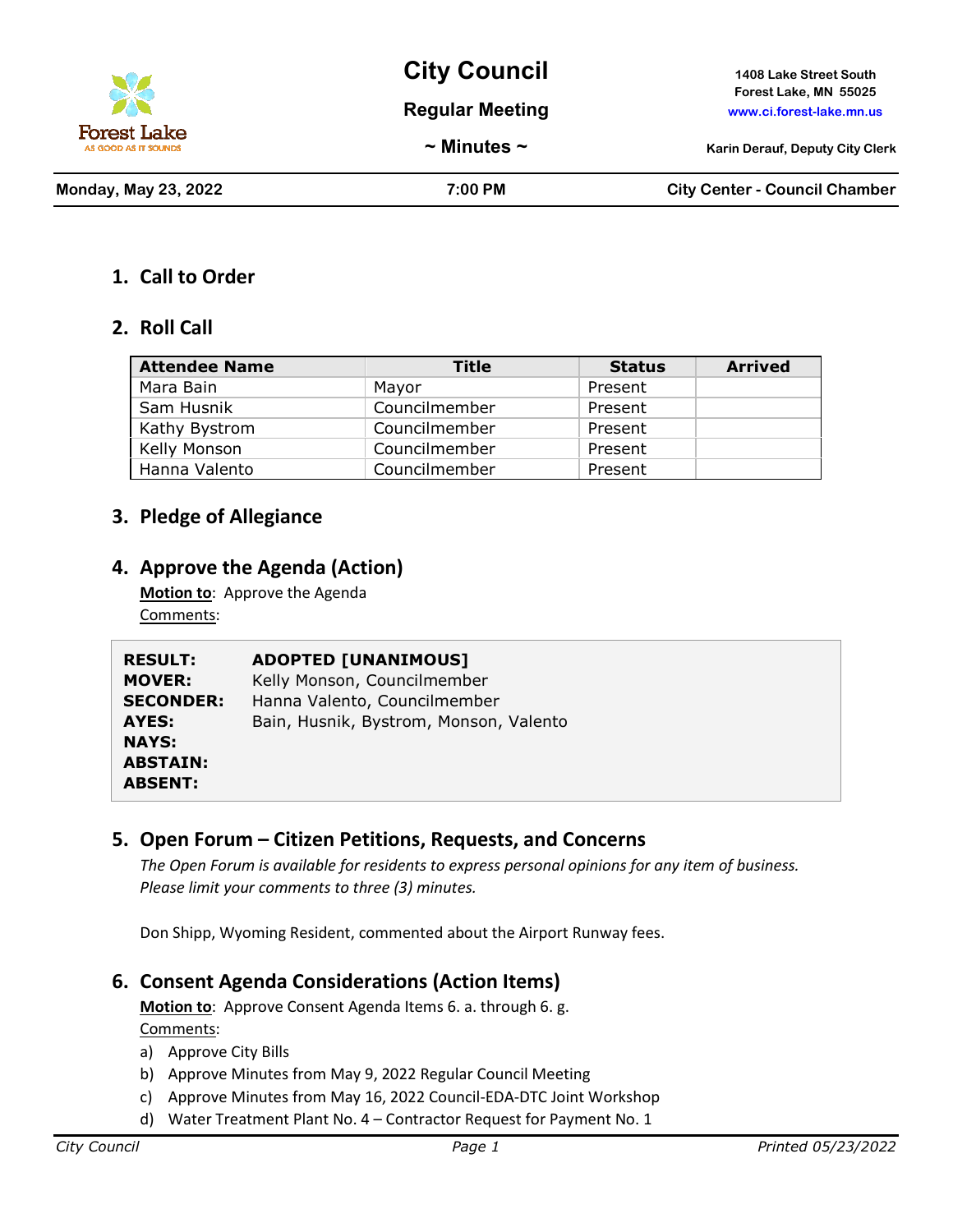# **City Council 1408 Lake Street South**

#### **Regular Meeting www.ci.forest-lake.mn.us**

**Forest Lake, MN 55025**

**~ Minutes ~ Karin Derauf, Deputy City Clerk**

**Monday, May 23, 2022 7:00 PM City Center - Council Chamber**

- e) Water Efficiency Grant Acceptance Letter
- f) Midco OTN Site Lease Extension
- g) Field Scheduling Agreement

| <b>RESULT:</b>   | <b>ADOPTED [UNANIMOUS]</b>             |
|------------------|----------------------------------------|
| <b>MOVER:</b>    | Kathy Bystrom, Councilmember           |
| <b>SECONDER:</b> | Sam Husnik, Councilmember              |
| AYES:            | Bain, Husnik, Bystrom, Monson, Valento |
| <b>NAYS:</b>     |                                        |
| <b>ABSTAIN:</b>  |                                        |
| <b>ABSENT:</b>   |                                        |

## **7. Regular Agenda (Action Items)**

## **a. Resolution 05-23-22-01 - Master Partnership Contract with Minnesota Department of Transportation**

**Motion to:** Approve Resolution 05-23-22-01 for a Master Partnership with MnDOT Comments: City Engineer Goodman commented on the contract with MnDOT for a Master Partnership on various inspections required for State Aid and Federal Aid projects.

| <b>RESULT:</b><br><b>MOVER:</b><br><b>SECONDER:</b><br>AYES:<br><b>NAYS:</b><br><b>ABSTAIN:</b><br><b>ABSENT:</b> | <b>ADOPTED [UNANIMOUS]</b><br>Kelly Monson, Councilmember<br>Hanna Valento, Councilmember |
|-------------------------------------------------------------------------------------------------------------------|-------------------------------------------------------------------------------------------|
|-------------------------------------------------------------------------------------------------------------------|-------------------------------------------------------------------------------------------|

#### **b. Resolution 05-23-22-02 – E2 Pumper/Tender Replacement Purchase**

**Motion to:** Approve Resolution 05-23-22-02 for the Purchase of an E2 Pumper/Tender Replacement Through the HGAC Program

Comments: Fire Chief Newman provided information on the E2 Pumper/Tender replacement purchase. The quote is a 2-process plan; first for the cabin chassis and then when the truck is completely built out. He quoted the price for the chassis and build out and noted that taking delivery is approximately 600 days.

Councilmember Bystrom asked if this was already planned for the budget and if a percentage increase of cost has been factored in. Chief Newman indicated he contacted the company last summer and asked about the expected increases but it has surpassed even their expectations. Mayor Bain asked if this is approved, does the price lock in for the duration. Chief Newman indicated that the price will be locked in. Councilmember Husnik expressed concerns over inflation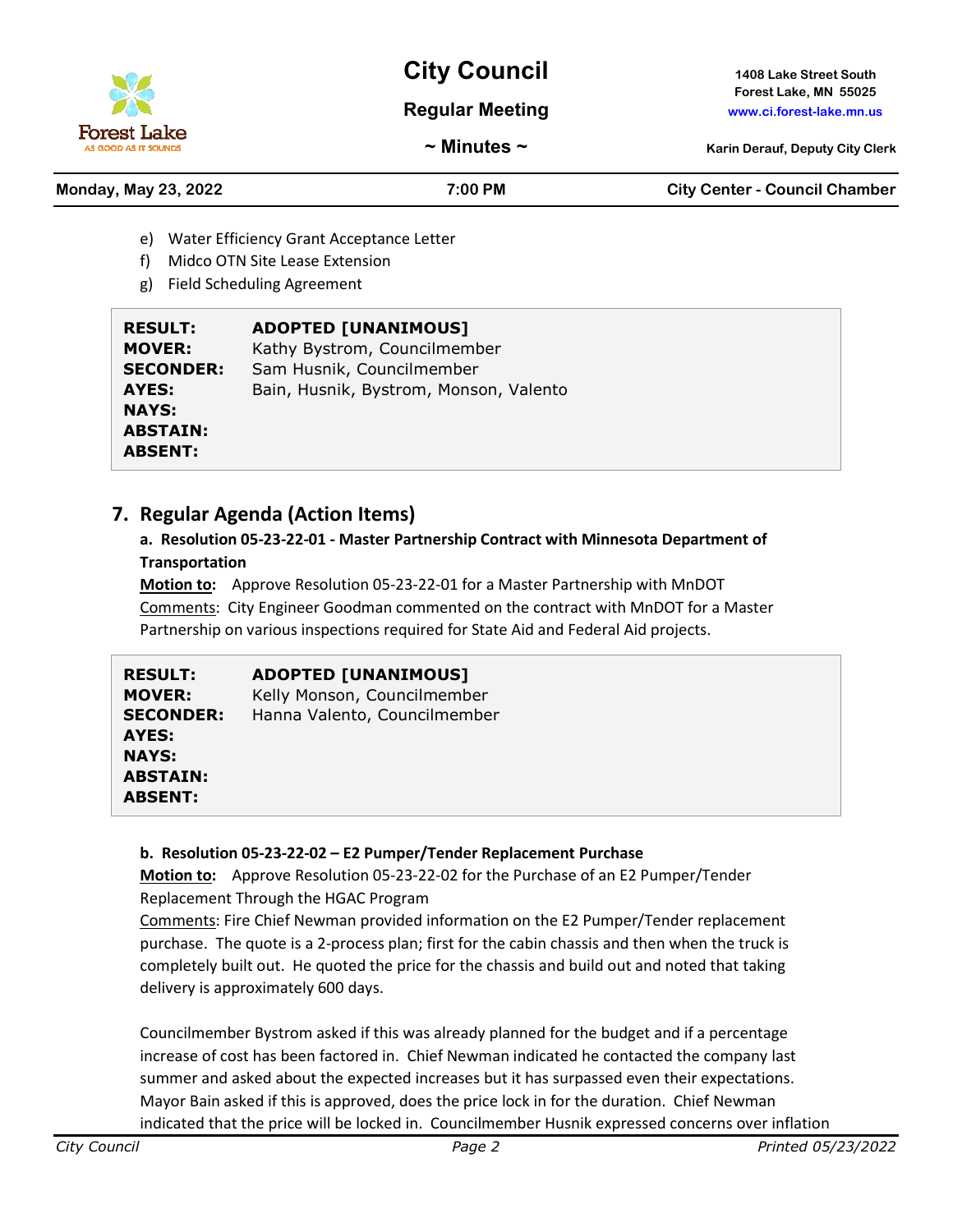

| Monday, May 23, 2022 | 7:00 PM | <b>City Center - Council Chamber</b> |
|----------------------|---------|--------------------------------------|
|                      |         |                                      |

and noted that prices continue to increase. Chief Newman also explained the HGAC program noting the competitive procurement law to purchase equipment through this buyer consortium.

| <b>RESULT:</b>   | <b>ADOPTED [UNANIMOUS]</b>             |
|------------------|----------------------------------------|
| <b>MOVER:</b>    | Kathy Bystrom, Councilmember           |
| <b>SECONDER:</b> | Kelly Monson, Councilmember            |
| AYES:            | Bain, Husnik, Bystrom, Monson, Valento |
| <b>NAYS:</b>     |                                        |
| <b>ABSTAIN:</b>  |                                        |
| <b>ABSENT:</b>   |                                        |

#### **c. Resolution 05-23-22-03 - 794 15th St SW Site Plan Amendment**

**Motion to:** Approve Resolution 05-23-22-03 for Site Plan Amendment with the Four Conditions Detailed by Staff

Comments: Interim Zoning Administrator Fuerst commented on the property located at 794 15<sup>th</sup> St SW and the improvements to the property including a fence and parking lot. He also noted that there are further requirements to bring the property into compliance with City Code which include curbing, striping the parking stalls, and installation of a stormwater pond,

| <b>RESULT:</b>   | <b>ADOPTED [UNANIMOUS]</b>             |
|------------------|----------------------------------------|
| <b>MOVER:</b>    | Sam Husnik, Councilmember              |
| <b>SECONDER:</b> | Hanna Valento, Councilmember           |
| AYES:            | Bain, Husnik, Bystrom, Monson, Valento |
| <b>NAYS:</b>     |                                        |
| <b>ABSTAIN:</b>  |                                        |
| <b>ABSENT:</b>   |                                        |

#### **d. Parkland Dedication Amendment Ordinance No. 707**

**Motion to:** Approve Ordinance No. 707 for a Parkland Dedication Amendment Comments: Interim Zoning Administrator Fuerst provided a brief explanation of the Parkland Dedication Amendment Ordinance No. 707 that was recommended to City Council for approval.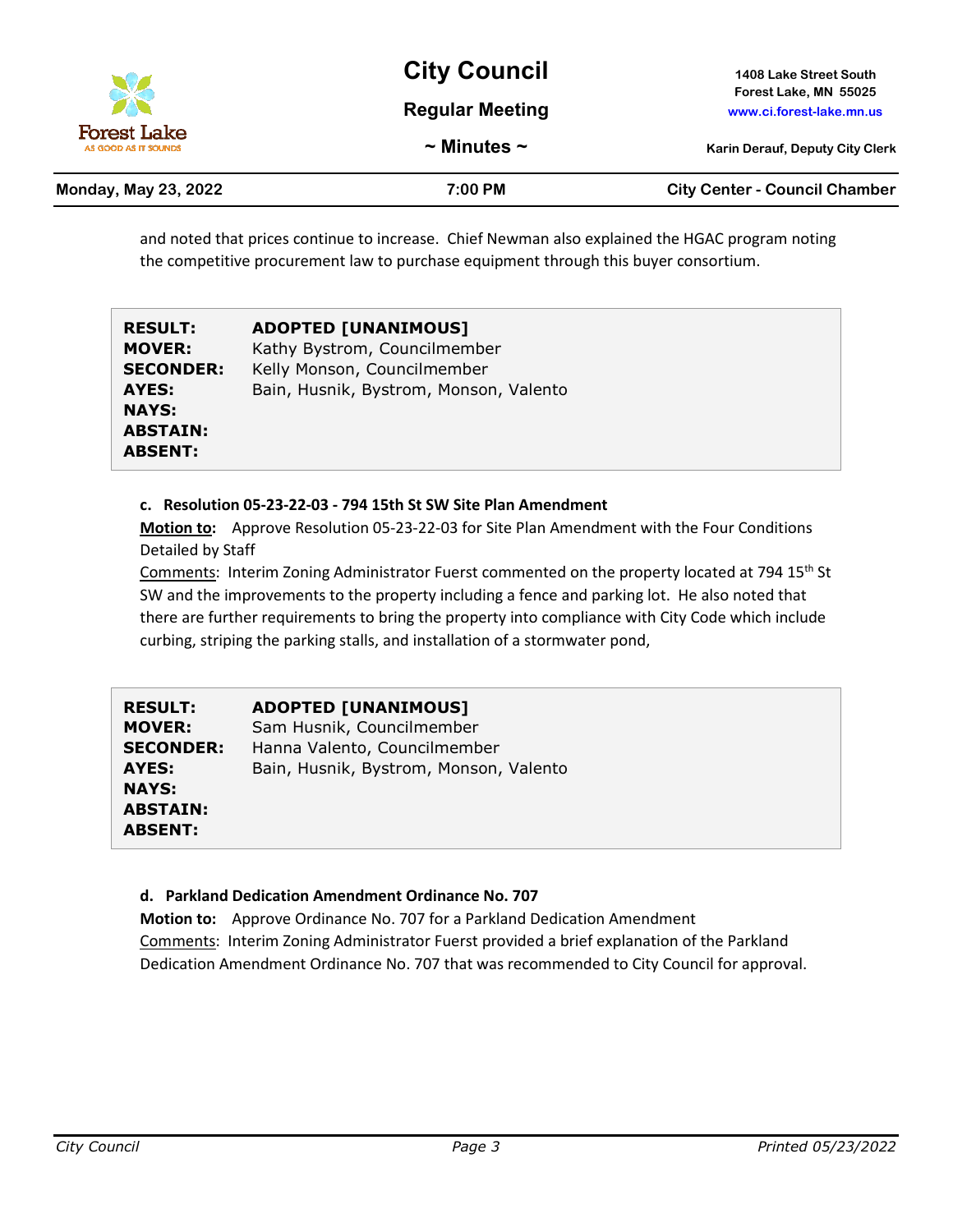

**Forest Lake, MN 55025**

**Regular Meeting www.ci.forest-lake.mn.us**

**~ Minutes ~ Karin Derauf, Deputy City Clerk**

**Forest Lake** 

**Monday, May 23, 2022 7:00 PM City Center - Council Chamber**

| <b>RESULT:</b><br><b>MOVER:</b> | <b>ADOPTED [UNANIMOUS]</b><br>Sam Husnik, Councilmember |
|---------------------------------|---------------------------------------------------------|
| <b>SECONDER:</b>                | Hanna Valento, Councilmember                            |
| AYES:                           | Bain, Husnik, Bystrom, Monson, Valento                  |
| <b>NAYS:</b>                    |                                                         |
| <b>ABSTAIN:</b>                 |                                                         |
| <b>ABSENT:</b>                  |                                                         |

#### **e. Fee Schedule Amendment Ordinance No. 708**

**Motion to:** Approve Ordinance No. 708 for a Fee Schedule Amendment Comments: Zoning Administrator Fuerst commented that the Fee Schedule amendment shows three changes.

| <b>RESULT:</b>   | <b>ADOPTED [UNANIMOUS]</b>             |
|------------------|----------------------------------------|
| <b>MOVER:</b>    | Hanna Valento, Councilmember           |
| <b>SECONDER:</b> | Kelly Monson, Councilmember            |
| AYES:            | Bain, Husnik, Bystrom, Monson, Valento |
| <b>NAYS:</b>     |                                        |
| <b>ABSTAIN:</b>  |                                        |
| <b>ABSENT:</b>   |                                        |

#### **8. Discussion**

#### **a) CSAH 33/Everton Ave Street Lighting Discussion**

Comments: City Engineer Goodman provided information about the CSAH 33/Everton Ave streetlight and what the Council would like to focus on for the project. He noted that there are some street lights that are owned by the City in several locations as part of the Everton Avenue project. He noted that the County is proposing some cost share for some of the lights in areas that a necessary for road crossing to be well lit. He also noted that the City qualifies for some state aid as part of this project. He noted that 16 poles are being proposed but that design can be considered and potentially less poles to 15 or 14. Public Works Director Adams commented that if long-term is considered for light poles to complete the full corridor will be another 16 poles. It was noted that the total cost for 16 is approximately \$250,000. Councilmember Bystrom commented that uniformity in street lighting would be aesthetically pleasing. Ryan noted that incorporating the street lights works into the rest of the street project so it's important to consider this now.

## **9. Staff Updates**